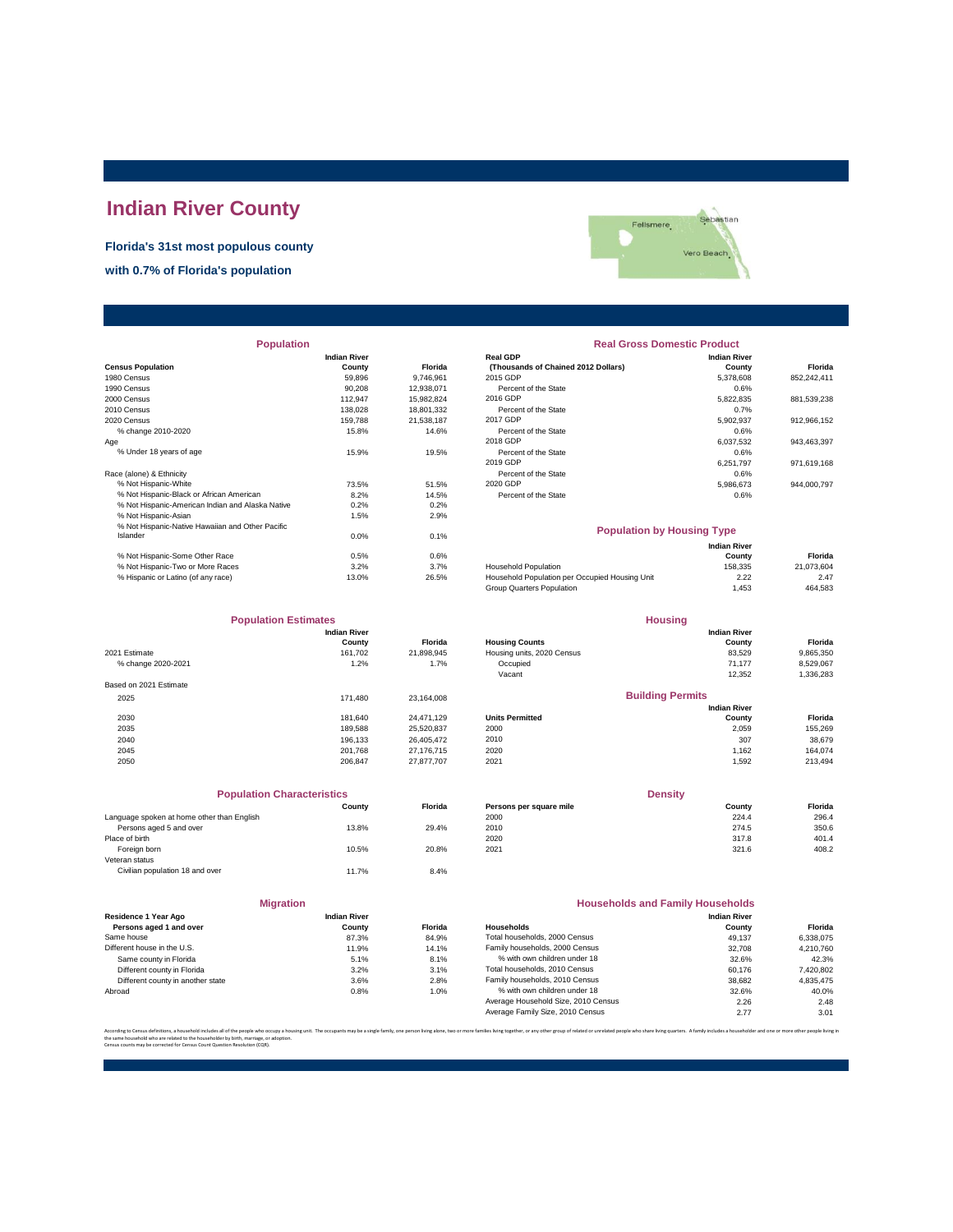## **Indian River County**

|                                                                              |                      |                       | <b>Employment and Labor Force</b>                                |                      |                      |
|------------------------------------------------------------------------------|----------------------|-----------------------|------------------------------------------------------------------|----------------------|----------------------|
| <b>Establishments</b>                                                        | <b>Indian River</b>  |                       | <b>Establishments</b>                                            | <b>Indian River</b>  |                      |
| 2020                                                                         | County               | Florida               | % of All Industries, 2020                                        | County               | Florida              |
| All industries                                                               | 5,370                | 763,854               | All industries                                                   | 5,370                | 763,854              |
| Natural Resource & Mining                                                    | 78                   | 5,514                 | Natural Resource & Mining<br>Construction                        | 1.5%                 | 0.7%                 |
| Construction<br>Manufacturing                                                | 682<br>130           | 77,720<br>21,822      | Manufacturing                                                    | 12.7%<br>2.4%        | 10.2%<br>2.9%        |
| Trade, Transportation and Utilities                                          | 905                  | 145.853               | Trade, Transportation and Utilities                              | 16.9%                | 19.1%                |
| Information                                                                  | 75                   | 13,437                | Information                                                      | 1.4%                 | 1.8%                 |
| <b>Financial Activities</b>                                                  | 612                  | 83,911                | <b>Financial Activities</b>                                      | 11.4%                | 11.0%                |
| Professional & Business Services                                             | 1,215                | 187,348               | Professional & Business Services                                 | 22.6%                | 24.5%                |
| Education & Health Services                                                  | 674                  | 87,764                | Education & Health Services                                      | 12.6%                | 11.5%                |
| Leisure and Hospitality                                                      | 407                  | 61,008                | Leisure and Hospitality                                          | 7.6%                 | 8.0%                 |
| <b>Other Services</b>                                                        | 507                  | 56,385                | Other Services                                                   | 9.4%                 | 7.4%                 |
| Government                                                                   | 52                   | 5,895                 | Government                                                       | 1.0%                 | 0.8%                 |
| <b>Average Annual Employment</b>                                             | <b>Indian River</b>  |                       | <b>Average Annual Wage</b>                                       | <b>Indian River</b>  |                      |
| % of All Industries, 2020                                                    | County               | Florida               | 2020                                                             | County               | Florida              |
| All industries                                                               | 50,970               | 8,453,489             | All industries                                                   | \$47,109             | \$55,840             |
| Natural Resource & Mining                                                    | 8.5%                 | 0.8%                  | Natural Resource & Mining                                        | \$45,807             | \$37,710             |
| Construction                                                                 | 4.2%                 | 6.7%                  | Construction                                                     | \$51,109             | \$55,840             |
| Manufacturing                                                                | 20.0%                | 4.5%                  | Manufacturing                                                    | \$39,270             | \$66,738             |
| Trade, Transportation and Utilities<br>Information                           | 0.8%                 | 20.6%                 | Trade, Transportation and Utilities<br>Information               | \$71,233             | \$49,342             |
| <b>Financial Activities</b>                                                  | 5.2%<br>11.3%        | 1.5%<br>6.9%          | <b>Financial Activities</b>                                      | \$83,270<br>\$56,323 | \$93,360<br>\$84,295 |
| Professional & Business Services                                             | 20.5%                | 16.1%                 | Professional & Business Services                                 | \$52,198             | \$68,218             |
| Education & Health Services                                                  | 13.7%                | 15.3%                 | Education & Health Services                                      | \$27,116             | \$55,099             |
| Leisure and Hospitality                                                      | 4.1%                 | 11.9%                 | Leisure and Hospitality                                          | \$35,480             | \$27,694             |
| <b>Other Services</b>                                                        | 0.1%                 | 3.0%                  | Other Services                                                   | \$30,612             | \$41.131             |
| Government                                                                   | 9.5%                 | 12.5%                 | Government                                                       | \$54,950             | \$58,821             |
| Industries may not add to the total due to confidentiality and unclassified. |                      |                       |                                                                  |                      |                      |
| <b>Labor Force as Percent of Population</b>                                  | <b>Indian River</b>  |                       |                                                                  | <b>Indian River</b>  |                      |
| Aged 18 and Older                                                            | County               | <b>Florida</b>        | <b>Unemployment Rate</b>                                         | County               | Florida              |
| 2000                                                                         | 56.5%                | 64.2%                 | 2000                                                             | 5.2%                 | 3.8%                 |
| 2010                                                                         | 54.2%                | 61.8%                 | 2010                                                             | 13.5%                | 10.8%                |
| 2020                                                                         | 48.8%                | 58.6%                 | 2020                                                             | 8.0%                 | 8.2%                 |
| 2021                                                                         | 48.6%                | 59.0%                 | 2021                                                             | 4.7%                 | 4.6%                 |
|                                                                              |                      |                       |                                                                  |                      |                      |
| Personal Income (\$000s)                                                     | <b>Indian River</b>  | Florida               | <b>Income and Financial Health</b><br>Per Capita Personal Income | <b>Indian River</b>  | Florida              |
| 2000                                                                         | \$4,420,215          | \$472,851,789         | 2000                                                             | \$39,005             | \$29,466             |
| 2010                                                                         | \$7,377,267          | \$732,457,478         | 2010                                                             | \$53,351             | \$38,865             |
| 2011                                                                         | \$8,073,896          | \$771,409,454         | 2011                                                             | \$58,035             | \$40,482             |
| % change 2010-11                                                             | 9.4%                 | 5.3%                  | % change 2010-11                                                 | 8.8%                 | 4.2%                 |
| 2012                                                                         | \$8,623,571          | \$800,551,723         | 2012                                                             | \$61,371             | \$41,475             |
| % change 2011-12                                                             | 6.8%                 | 3.8%                  | % change 2011-12                                                 | 5.7%                 | 2.5%                 |
| 2013                                                                         | \$8,662,422          | \$802,975,701         | 2013                                                             | \$61,020             | \$41,069             |
| % change 2012-13                                                             | 0.5%                 | 0.3%                  | % change 2012-13                                                 | $-0.6%$              | $-1.0%$              |
| 2014                                                                         | \$9,617,717          | \$861,412,339         | 2014                                                             | \$66,544             | \$43,388             |
| % change 2013-14                                                             | 11.0%                | 7.3%                  | % change 2013-14                                                 | 9.1%                 | 5.6%                 |
| 2015<br>% change 2014-15                                                     | \$10,182,956         | \$919,834,894         | 2015<br>% change 2014-15                                         | \$69,015             | \$45,493             |
| 2016                                                                         | 5.9%<br>\$10,866,416 | 6.8%<br>\$954,069,719 | 2016                                                             | 3.7%<br>\$71,829     | 4.9%<br>\$46,253     |
| % change 2015-16                                                             | 6.7%                 | 3.7%                  | % change 2015-16                                                 | 4.1%                 | 1.7%                 |
| 2017                                                                         | \$11,581,154         | \$1,023,131,116       | 2017                                                             | \$75,076             | \$48,774             |
| % change 2016-17                                                             | 6.6%                 | 7.2%                  | % change 2016-17                                                 | 4.5%                 | 5.5%                 |
| 2018                                                                         | \$12,557,413         | \$1,087,188,628       | 2018                                                             | \$79,972             | \$51,150             |
| % change 2017-18                                                             | 8.4%                 | 6.3%                  | % change 2017-18                                                 | 6.5%                 | 4.9%                 |
| 2019                                                                         | \$13,296,817         | \$1,139,799,293       | 2019                                                             | \$83,241             | \$53,034             |
| % change 2018-19                                                             | 5.9%                 | 4.8%                  | % change 2018-19                                                 | 4.1%                 | 3.7%                 |
| 2020                                                                         | \$13,750,177         | \$1,209,995,921       | 2020                                                             | \$84,607             | \$55,675             |
| % change 2019-20                                                             | 3.4%                 | 6.2%                  | % change 2019-20                                                 | 1.6%                 | 5.0%                 |
| Earnings by Place of Work (\$000s)                                           |                      |                       | <b>Median Income</b>                                             |                      |                      |
| 2000                                                                         | \$1,772,338          | \$308,751,767         | Median Household Income                                          | \$57,945             | \$57,703             |
| 2010                                                                         | \$2,575,953          | \$438,983,914         | Median Family Income                                             | \$72,001             | \$69,670             |
| 2011                                                                         | \$2,620,197          | \$450,498,606         |                                                                  |                      |                      |
| % change 2010-11                                                             | 1.7%                 | 2.6%                  | Percent in Poverty, 2020                                         |                      |                      |
| 2012                                                                         | \$2,812,244          | \$468,410,475         | All ages in poverty                                              | 8.7%                 | 12.4%                |
| % change 2011-12                                                             | 7.3%                 | 4.0%                  | Under age 18 in poverty                                          | 16.0%                | 17.2%                |
| 2013                                                                         | \$2,838,000          | \$482,898,301         | Related children age 5-17 in families in poverty                 | 16.2%                | 16.5%                |
| % change 2012-13                                                             | 0.9%                 | 3.1%                  |                                                                  |                      |                      |
| 2014                                                                         | \$3,097,764          | \$512,375,290         | <b>Personal Bankruptcy Filing Rate</b>                           | <b>Indian River</b>  |                      |
| % change 2013-14                                                             | 9.2%                 | 6.1%                  | (per 1,000 population)                                           | County               | Florida              |
| 2015                                                                         | \$3,302,301          | \$544,408,719         | 12-Month Period Ending December 31, 2020                         | 1.40                 | 1.66                 |
| % change 2014-15                                                             | 6.6%                 | 6.3%                  | 12-Month Period Ending December 31, 2021                         | 0.97                 | 1.38                 |
| 2016<br>% change 2015-16                                                     | \$3,408,318<br>3.2%  | \$569,769,284<br>4.7% | State Rank<br>NonBusiness Chapter 7 & Chapter 13                 | 31                   | <b>NA</b>            |
| 2017                                                                         | \$3,569,969          | \$603,668,170         |                                                                  |                      |                      |
| % change 2016-17                                                             |                      |                       |                                                                  | <b>Indian River</b>  |                      |
|                                                                              | 4.7%                 | 5.9%                  | Workers Aged 16 and Over                                         | County               | Florida              |
| 2018                                                                         | \$3,715,030          | \$639,620,451         | Place of Work in Florida                                         |                      |                      |
| % change 2017-18                                                             | 4.1%                 | 6.0%                  | Worked outside county of residence                               | 16.8%                | 18.1%                |
| 2019                                                                         | \$4,002,917          | \$671,553,148         | Travel Time to Work                                              |                      |                      |
| % change 2018-19<br>2020                                                     | 7.7%<br>\$4,074,054  | 5.0%<br>\$688,764,753 | Mean travel time to work (minutes)                               | 22.9                 | 27.9                 |
| % change 2019-20                                                             | 1.8%                 | 2.6%                  |                                                                  |                      |                      |
|                                                                              |                      |                       |                                                                  |                      |                      |